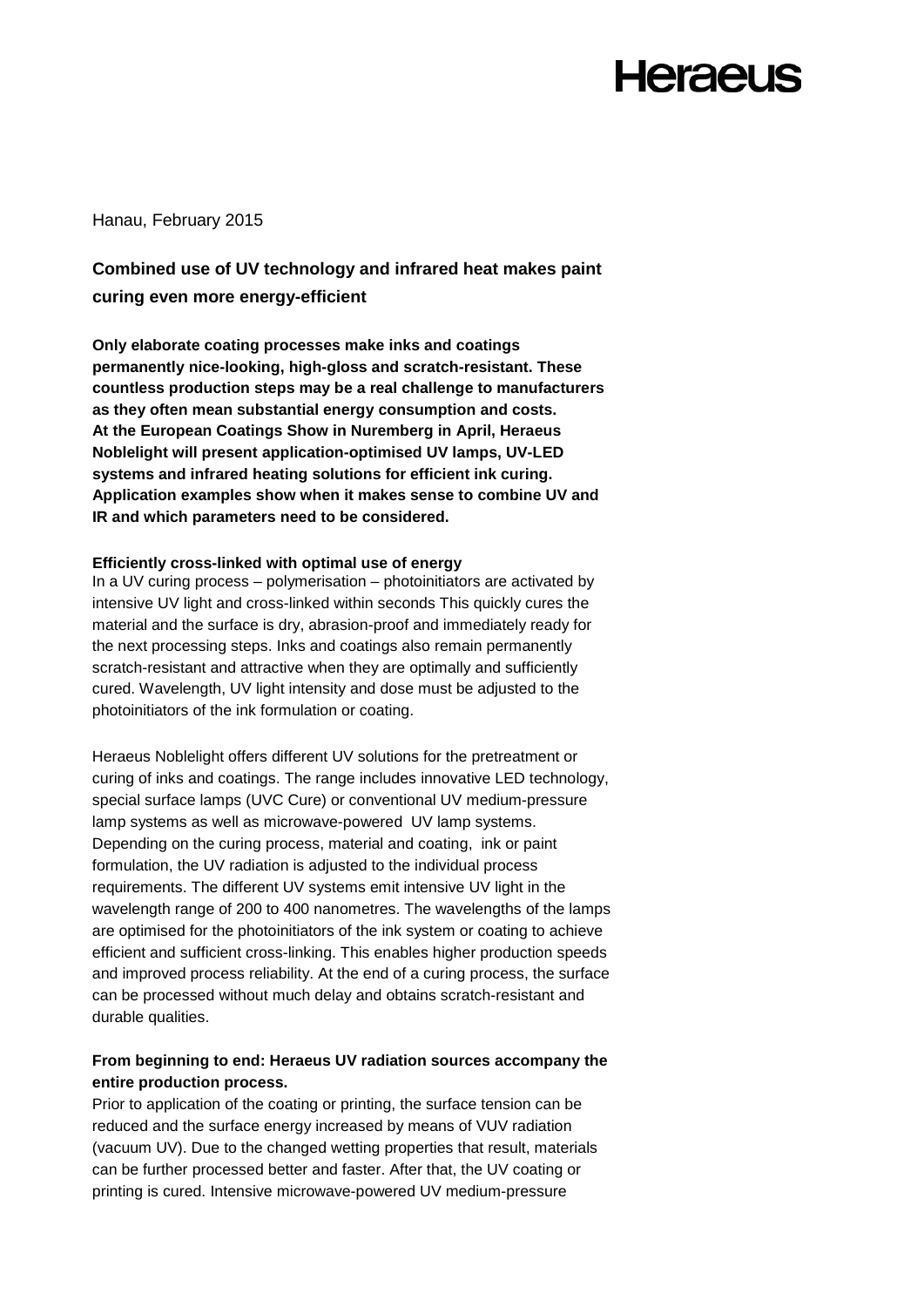Page2

systems with appropriate doping or UV-LED systems are used for this. The selection of a suitable UV solution also allows intermediate curing steps. Finally, the surface can be further improved by means of a special UVC Cure system. Similar to UV-LEDs, the system emits monochromatic UV radiation in the UVC range. This makes surfaces significantly more scratchresistant.

Depending on the process step, different Heraeus UV solutions can be used. The use of advanced UV-LED technology is a promising option for lowering energy consumption and heat input. UV-LEDs are ozone-free and long-lasting. This makes maintenance easy and saves money. The current developments of UV-LED coatings and paints enable curing with UV-LEDs despite the monochromatic spectrum. Conventional UV technologies such as UV medium-pressure lamp systems dry and cure paints across a wide, polychromatic spectrum with a very high intensity. This allows high speeds and reliable curing processes.

#### **Infrared emitters dry water-based coatings quite efficiently**

A carbon infrared system from Heraeus Noblelight helps meet the quality requirements for coated tablet pads in aircraft. The anti-slip coating is a water-based solution which is applied to mats of paper and then needs to be dried as quickly as possible – a task efficiently achieved with high quality carbon infrared emitters.

Extensive trials have shown that a carbon infrared emitter consumes up to 30% less energy for the drying process than a conventional short-wave infrared emitter. All carbon emitters combine efficient medium-wave radiation with high power density and expedite the drying of water-containing paints and inks with high efficiency.

The wavelength of the infrared radiation has a major influence on the thermal process. Water evaporates quite quickly when exposed to medium-wave infrared radiation. The reason for this is that medium-wave radiation is very well absorbed in water and directly converted into heat, in contrast to very short-wave, near-infrared radiation.

Infrared heat has already proven itself in the drying of coatings, as infrared radiation penetrates deeply into the material (more or less, depending on the paint system) and dries the paint film from the inside to the outside. Skin or bubble formation on the surface is prevented and the paint dries faster. The result is a brilliant surface quality. With the help of electromagnetic waves which generate heat only within the material, infrared emitters transmit heat efficiently and without contact . In contrast to hot air, this minimises the adherence of disturbing particles in the sensitive paint during drying.

#### **When does the combination of infrared heat and UV technology make sense?**

Heat improves the mobility of molecules and hence the result of the curing reaction. Some processes transmit very little heat into the paint materials,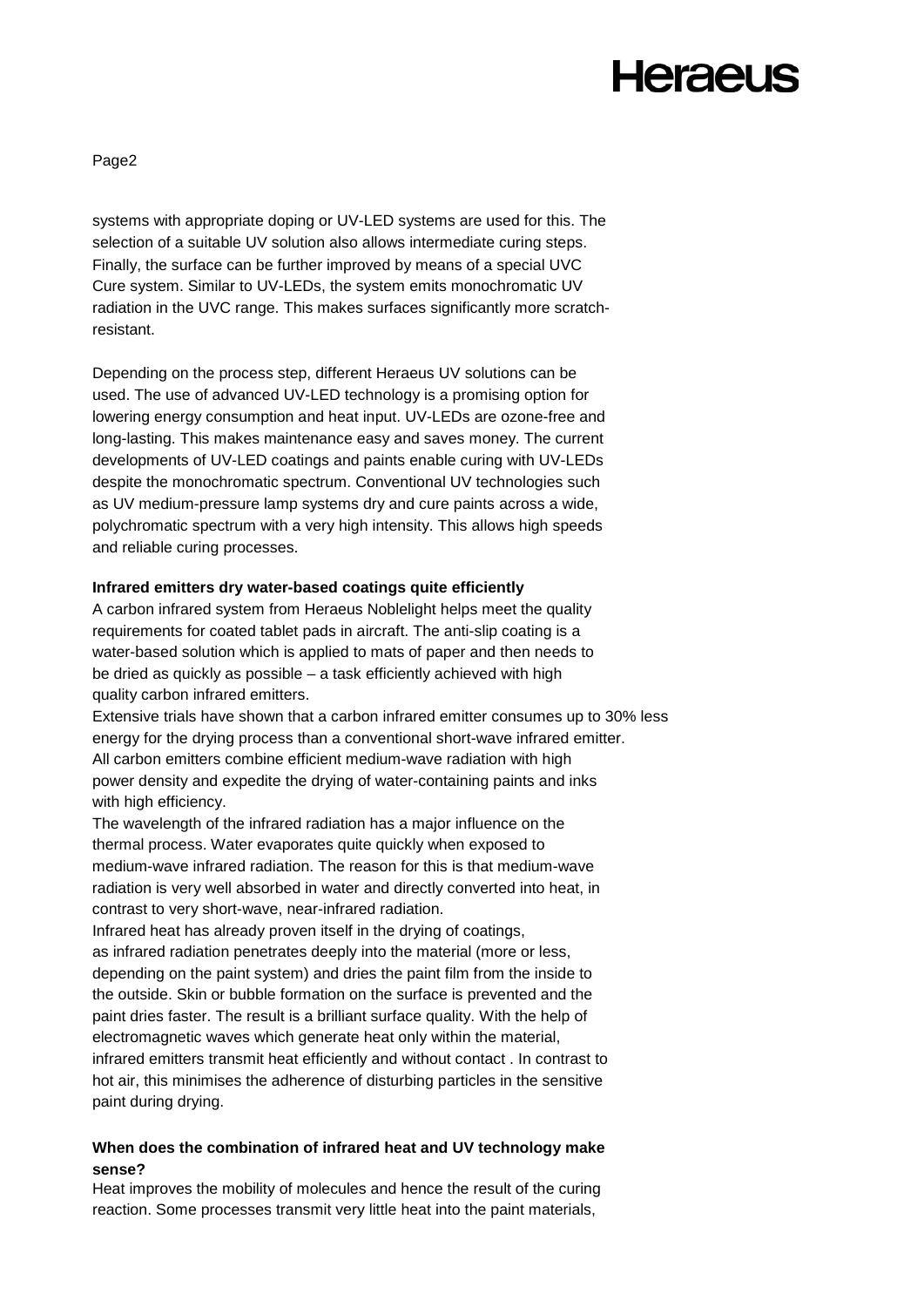Page3

e.g. when the are running very fast. However, this may have a negative effect on adhesion and durability. UV curing is a chemical cross-linking process. By preheating the substrate with infrared radiation, adherence and cross-linking of the UV-curing paint are improved. It has proven advantageous to specifically heat materials prior to UV cross-linking. Moreover, infrared heat is used to drive out the solvents from high-gloss UV paints prior to curing.

This has proven particularly efficient in modern water-based UV wet coatings, where infrared heat is used to evaporate water, so that UV radiation can then optimally cross-link the paint.

Combining IR and UV makes sense when energy savings or excellent quality is required. The innovative combination of infrared heat and UV technology not only improves the energy efficiency of the IR paint curing but also optimises the cross-linking of UV paints.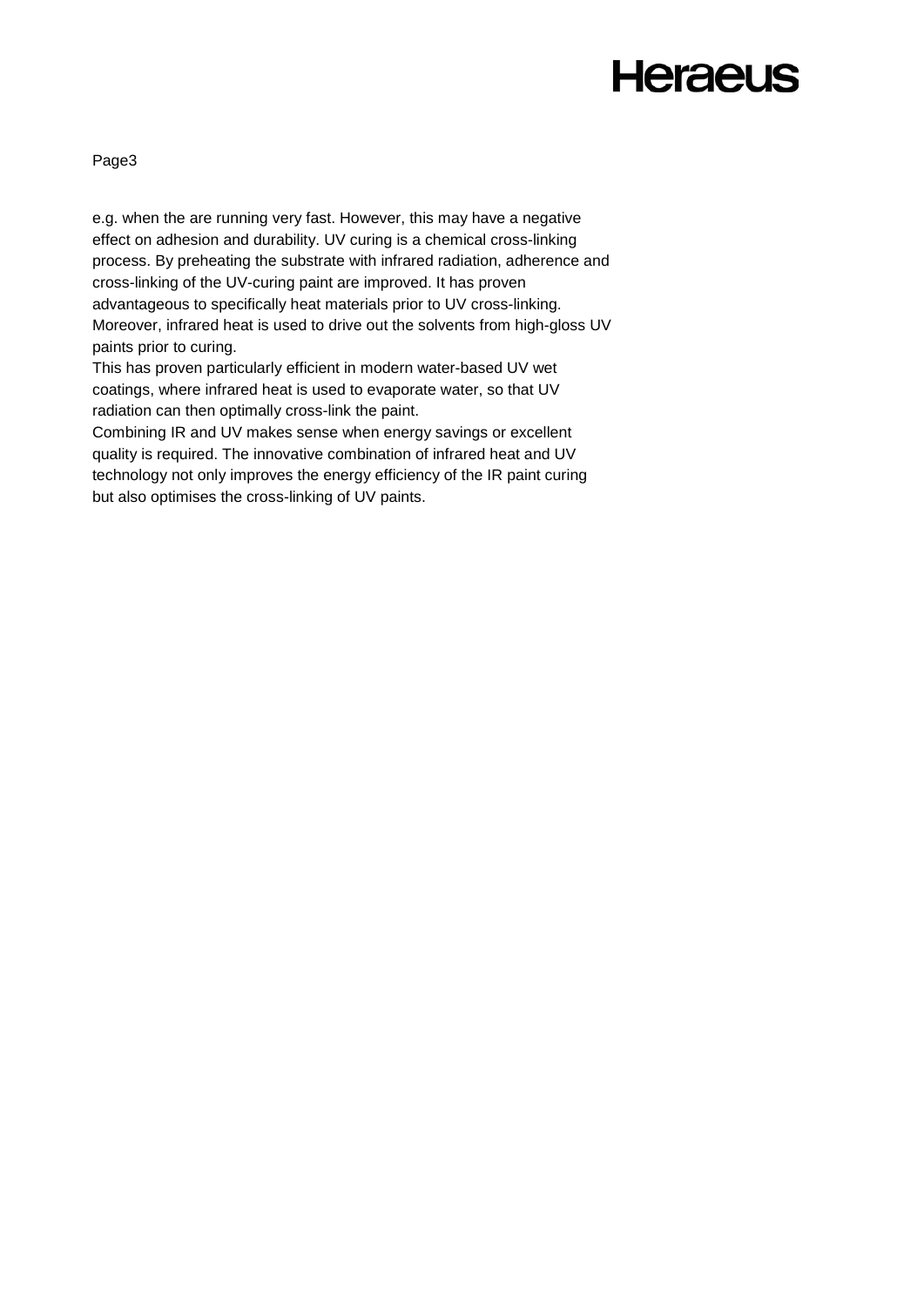Page4

**Heraeus,** the technology group headquartered in Hanau, Germany, is a leading international family-owned company formed in 1851. We create high-value solutions for our customers, strengthening their competitiveness for the long term. Our activities focus on a number of markets: chemical and metals, energy and the environment, communications and electronics, health, mobility, and industrial applications. In fiscal year 2013, Heraeus achieved product revenue of €3.6 billion and precious metals trading revenue of €13.5 billion. With some 12,500 employees in over 110 subsidiaries worldwide, Heraeus holds a leading position in its global markets.

**Heraeus Noblelight GmbH** with its headquarters in Hanau and with subsidiaries in the USA, Great Britain, France, China and Australia, is one of the technology- and market-leaders in the production of specialist light sources and systems. In 2013, Heraeus Noblelight had an annual turnover of 138 Million € and employed 875 people worldwide. The organization develops, manufactures and markets infrared and ultraviolet emitters, systems and solutions for applications in industrial manufacture, environmental protection, medicine and cosmetics, research, development and analytical measurement techniques.

#### **For more information, please contact:**

| Technical: | Heraeus Noblelight GmbH<br>Heraeusstr. 12-14<br>D-63450 Hanau<br>Tel +49 6181/35-4499, Fax +49 6181/35-9926<br>E-Mail hng-uv@heraeus.com                                                    |
|------------|---------------------------------------------------------------------------------------------------------------------------------------------------------------------------------------------|
| Press:     | Juliane Henze<br>Heraeus Noblelight GmbH,<br>Abteilung Marketing/Werbung<br>Tel +49 6181/35-8539, Fax +49 6181/35-16 8539<br>E-Mail juliane.henze@heraeus.com<br>www.heraeus-noblelight.com |